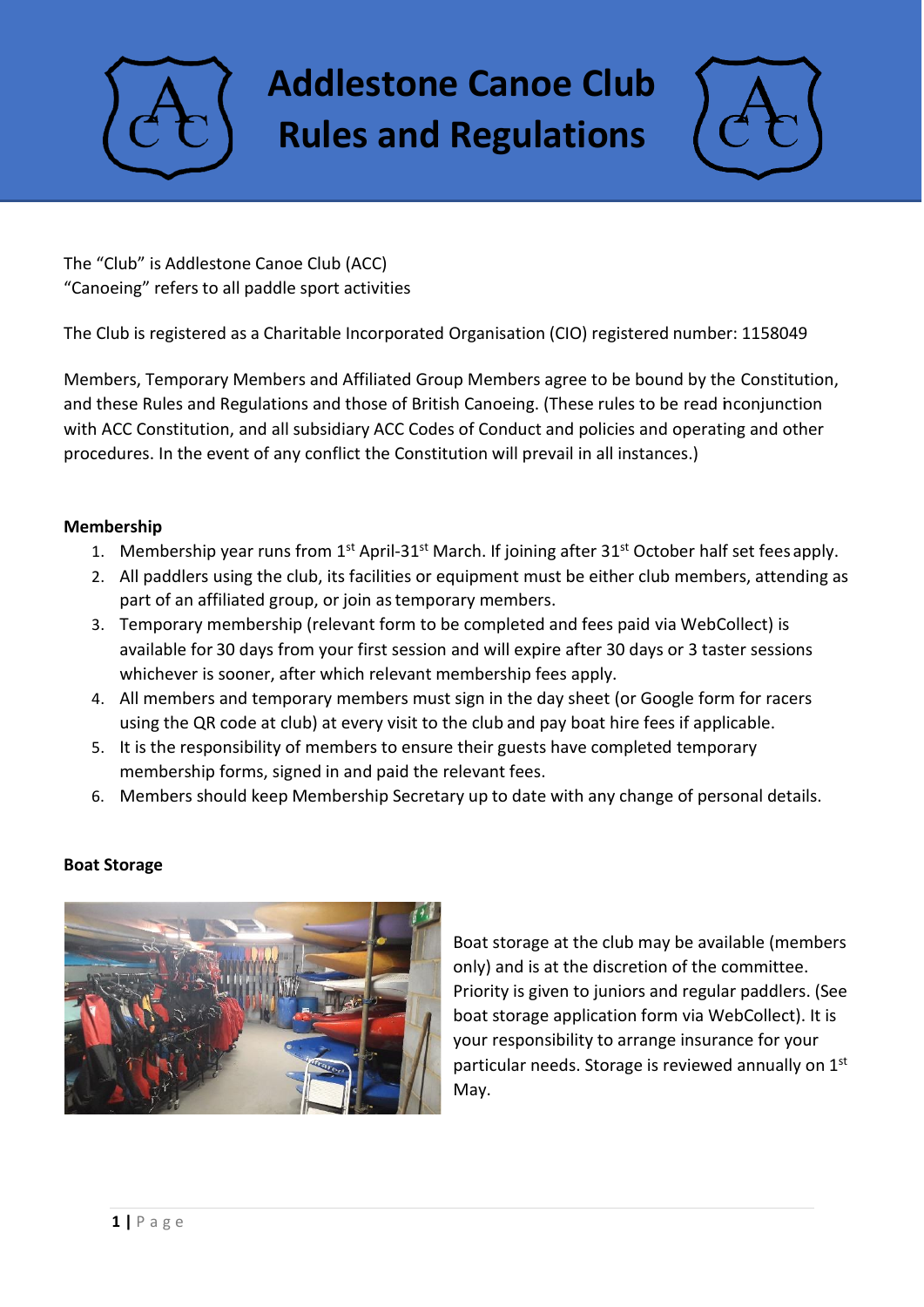#### **Access to the Club Keys**



Access to the club and boat store keys may be available to members 18 years and over only at the discretion of the committee and after a minimum of 6 months membership (see key application - Google form for conditions). Misuse of the club, site or equipment may result in withdrawal of keys use and expulsion from the club.

#### **Site Rules**

- 1. No smoking anywhere on ACC site.
- 2. No alcohol to be consumed on the premises except in the case of special events organised and approved by the committee, i.e. mulled wine at the Christmas paddle.
- 3. Vehicles must be parked responsibly on site, not on Burcott Gardens. The club is located at the end of a residential road and members and their guests are required to respect our neighbours, please drive considerately, and do not block driveways or park on grass verges.
- 4. Bad behaviour or excessive noise will not be tolerated and any charges of misconduct or conduct detrimental to the club by individuals or affiliated groups will be investigated by the committee, who will take appropriate action.
- 5. Young people under 16 must sign in and their parent/carer must wait on site until officer/coach of the day is in attendance.
- 6. Children under 12 years old must be signed in and parents remain on site or, at the discretion of the coach in charge, must remain immediately contactable & accessible in the event of an incident. Parents must ask the coach in charge if they can leave the site and give an emergency contact number to be used for that session.
- 7. The coach in charge/officer of the day has the right to deny access to the premises and equipment to anyone disobeying club rules or otherwise causing a nuisance.
- 8. The club is run by its volunteer members and expects all to do their full share to keep the clubhouse and boathouse clean and secure. Mops and cleaning materials are provided in the cleaning cupboard and kitchen for members to use.
- 9. Tea, coffee and squash is available, and payment must be made for these (an honesty box is provided – pink tin) please wash up and put away used items.
- 10. First Aid supplies are provided and positioned in the foyer. Coaches will also carry their own supplies. Any incident requiring first aid should be reported to the coach in charge and entered on the incident form located near the First Aid Box. Any incident resulting in a trip to hospital must be reported to the committee.

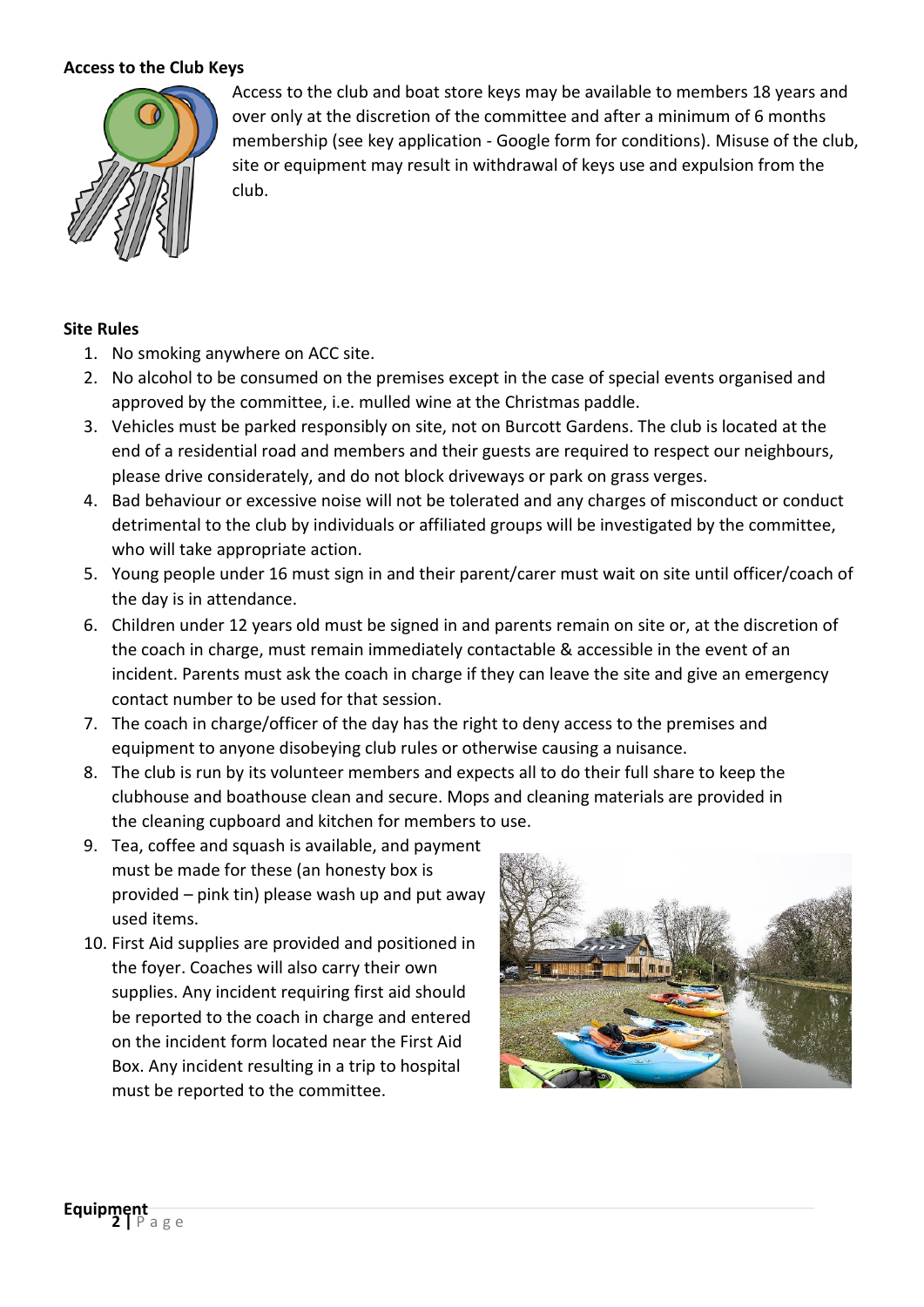- 1. All boats and equipment hire must be paid for before use.
- 2. Approval from a Head or Assistant Head Coach/ the Chairperson or Vice Chair must be obtained before taking equipment away from the club, these items must be recorded in the Equipment Hire Book (located in the foyer) and the appropriate charge paid. (No charge applied in the case of members representing the club at approved competitions).
- 3. Any damage must be reported to coach in charge and information entered in the Log Book (located in the foyer). Any individual or affiliated member will be held responsible for making good any damage outside of reasonable wear and tear.
- 4. Members are not permitted to use equipment belonging to other members without prior consent of that owner.
- 5. Care should be taken of all boats and equipment, ensuring that boats are properly emptied, and everything is put away correctly after use.
- 6. No insurance cover is provided for personal belongings left at the club.
- 7. The gym equipment is only to be used with the approval of Head Racing Coach. All members wanting to use the Gym must complete a Gym induction and sign the Gym waiver. Gym equipment must be put away after use. (Juniors are not permitted to use gym equipment unless supervised by an approved club coach.) Please also see the Gym Rules displayed at the club.
- 8. Items of clothing and kit left in the changing rooms are collected in the Lost Property box (located in the boatshed) and if not claimed are disposed of after one month.

#### **Insurance**

Club paddling activities are covered by BC Insurance.

The club also has public liability and occupier liability Insurance.

Any accidents/incidents must be entered on the Incident form and the committee informed.

### **Conduct**

Be considerate and respectful to other paddlers and water users. Show consideration and respect for the club's neighbours, those who help (volunteers) and the environment (follow Canoeist Code of Conduct).

### **On the Water**

The site shall be used for the purpose of canoe club activities only between the hours of: 0630 to 2100 Monday to Friday with closing up by 22.30 0830 to 2100 Saturday with closing up by 22.00 0930 to 2000 Sunday, with closing up by 21.00

Entry to the club and its grounds shall not be before: 6.30am Mon-Fri 8.30am Sat 9.30am Sun

All Canoeists must be **off the water by 9pm, Mon-Sat and 8pm Sunday** or up to half an hour after sunset (whichever is the earlier) only if light permits.

### **NO PADDLING IS PERMITTED DURING HOURS OF DARKNESS.**

**3 |** P a g e Indoor/outdoor gym or fitness sessions must finish **by 9pm Mon-Sat and 8pm Sun.**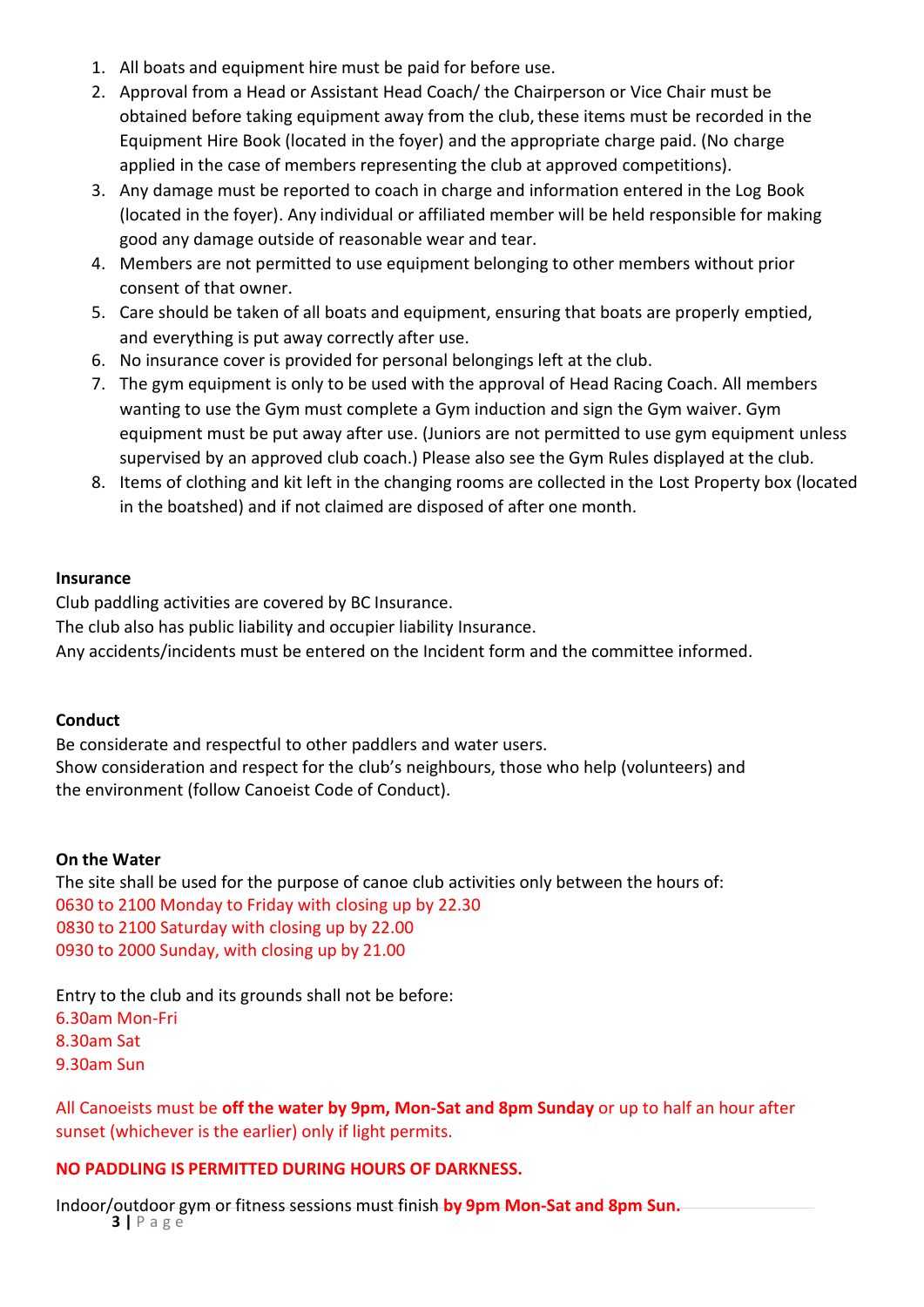The coach/officer of the day must ensure all equipment is put away, safety equipment checked, and club is cleared and locked by the closing times.

The club expects all members to respect these hours of use and any member not abiding by these times will face disciplinary action and possible expulsion from the club (with no refund of membership fees.)

- 1. All club coaches/club approved paddlers must be DBS checked.
- 2. All participants on the water must wear a suitable buoyancy aid.\*
- 3. All paddling equipment to be used with coach approval.
- 4. Paddlers must be able to swim 25 meters in light clothing while wearing a buoyancy aid. (\*Race paddlers may be expressly authorised by their coach in certain water conditions to paddle without a buoyancy aid.)
- 5. Minimum age for taking part in paddling instruction is 7 years except at the discretion of L2 coach or above.
- 6. Helmets must be worn at Coxes Lock, visits to any weirs and on white water.
- 7. Jumping or seal launching from Coxes Lock wall is NOT a permitted club activity.
- 8. Seal launching is not permitted in any location where it is likely to cause damage to the bank or the boat.
- 9. Special care must be taken when crossing the road at New Haw Lock, ensure cars have stopped before crossing and show respect to motorists.
- 10. It is advisable NOT to paddle alone, it is recommended that adults paddle in groups of three or more.
- 11. Juniors under 16 years should always be accompanied by a coach or club approved paddler. Juniors over 16 years may paddle in groups of three or more with the approval of their coach and parent/guardian.
- 12. Members, parents/carers must state any medical condition/special needs/ medication required to coach in charge before going canoeing
- 13. Canoeing involves some degree of personal risk. Whilst the organisers and the committee shall take reasonable precautions to ensure the safety of participants, they shall not be held responsible for any loss or damage to life, health, equipment, or other belongings, howsoever caused. It is advisable not to paddle alone. Recommended minimum number is three paddlers.
- 14. Licenses are required for the Wey Navigation, Thames and other waters when using personal boats (except if you are a BC member).
- 15. All participation in any club paddling session or trip is at the discretion of the coach in charge/appointed session leader.

# **Affiliate Membership**



Recognised youth organisations, schools and adult groups may affiliate to the Club and are bound by its rules and regulations. Affiliate groups must apply to the committee and may not use the club without first booking with the bookings secretary. Affiliate groups using their own coaches must be BC qualified and hold the relevant permit from their groups governing body.